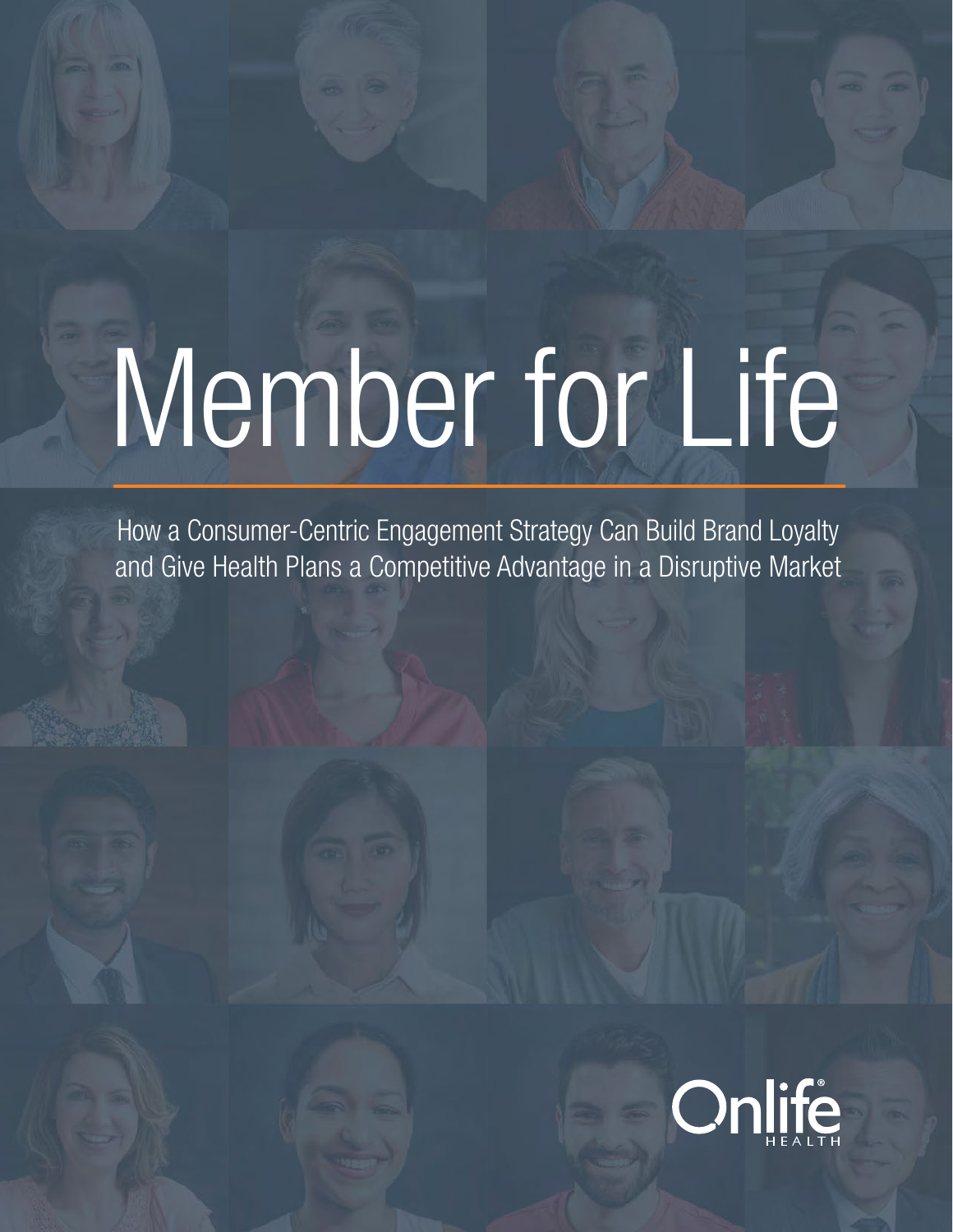## Onlife Health

Onlife Health, a GuideWell Connect company, brings end-to-end simplicity to population health and wellness, connecting and integrating people, technology, and benefit design through our userfriendly engagement platform, guiding members on the "next right thing to do" in their healthcare journey. Our unique approach – personalized, supported, connected – drives engagement and delivers value. With its built-in agility, the Onlife platform can be quickly and easily configured and scaled to serve any market, from commercial health insurance accounts to Medicare Advantage and Managed Medicaid plans.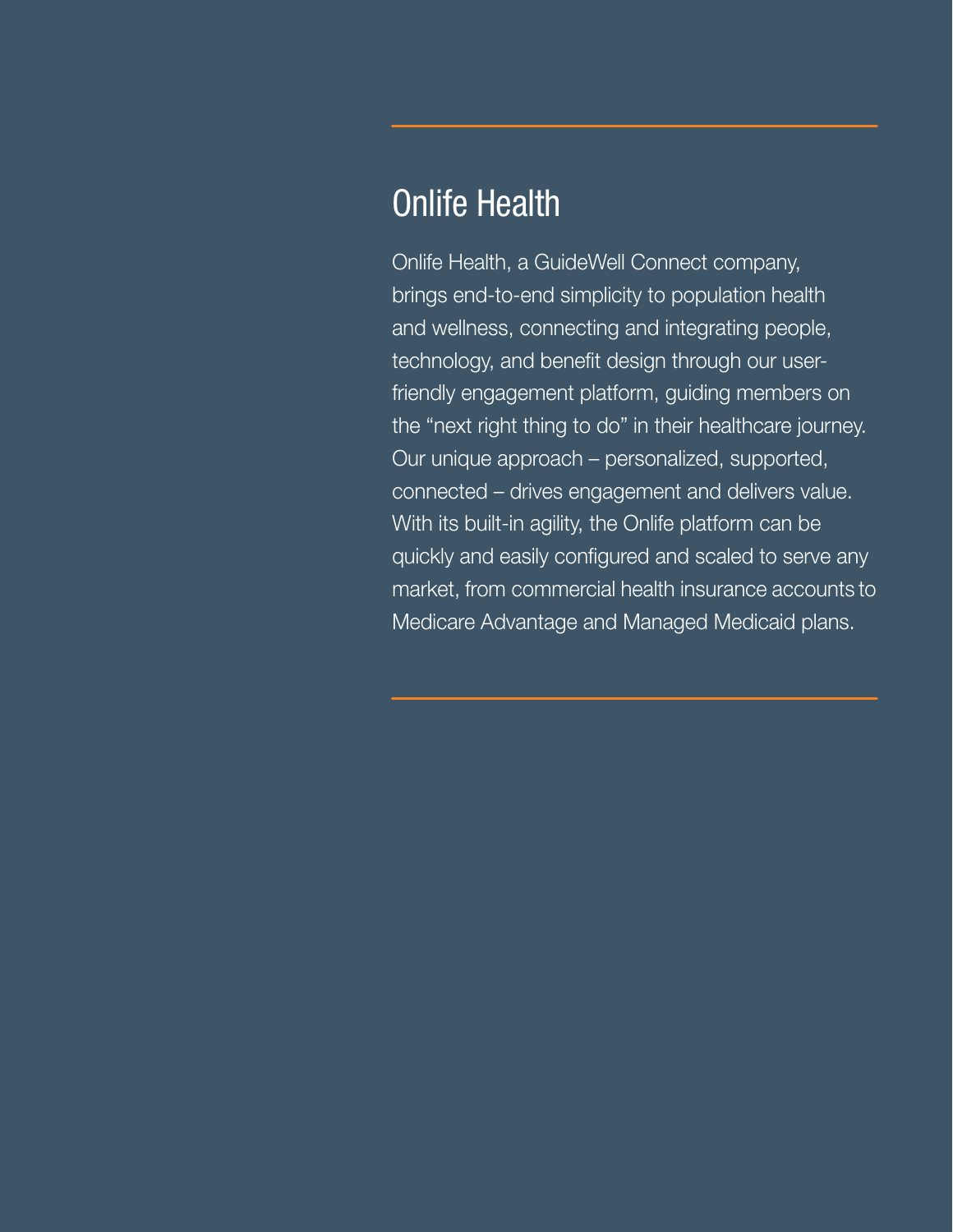

## Executive Summary

By implementing a consumer-centric engagement strategy that delivers a personalized member experience, health plans can improve customer satisfaction, increase member retention, and differentiate themselves in a competitive market. Such a strategy provides health plans with the opportunity to position themselves more strongly as a caring, concerned, helpful and therefore valuable partner in the minds of consumers, transforming them into loyal customers and members for life.

# Introduction

The business environment in which health plans operate today has never been more challenging or disruptive. A combination of new competitive pressures, market forces, innovative technologies, and rising consumer expectations is transforming the health economy at an unprecedented pace and scale.

In responding to these evolving market demands, health plans have two choices. Some will stay with the status quo and continue in their traditional role, serving as intermediaries between providers and patients, underwriting risks as well as adjudicating and paying claims. At the same time, other health plans will decide to transform their organizations in order to meet the multiple challenges of tomorrow's marketplace.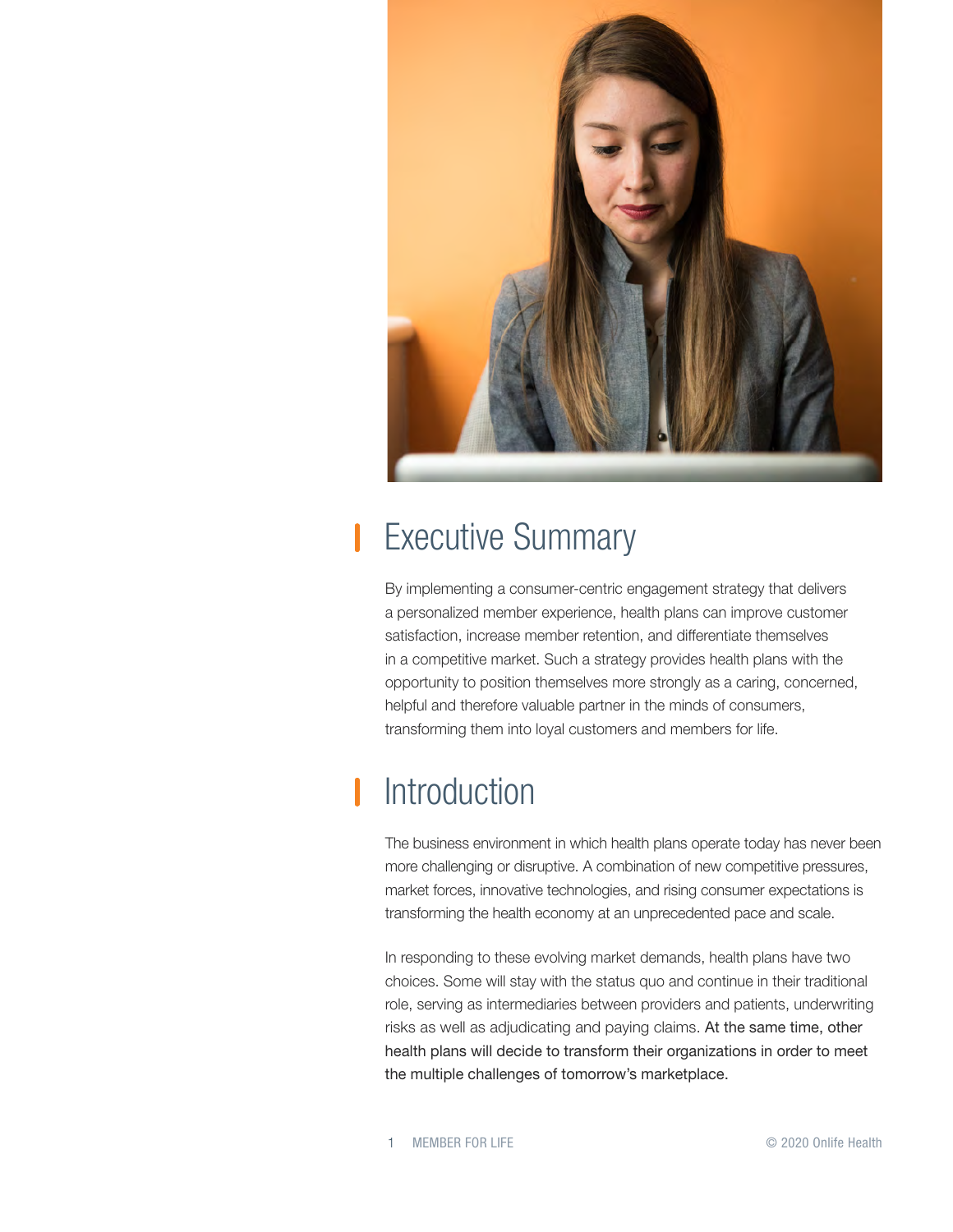#### With Challenge Comes Opportunity

At Onlife Health, we believe the future belongs to those health plans who choose the second option, who have the foresight to adapt by implementing a new business model that creates more value for both their members and the health care system as a whole.

Other health industry professionals agree with our assessment. For example, after conducting crowd-sourcing research that interviewed 28 industry experts, the Deloitte Center for Health Solutions found that "to prepare for the disruption, all health plans should and are likely to begin to transform their business models to deliver better value to purchasers and members."1

For the purposes of this white paper, we will focus our attention on how health plans can deliver better value for its members. We will examine the necessary features and components for developing and executing a consumer-centric engagement strategy that meets each member at his or her point of need and provides the tools, services, and personalization to create a meaningful, long-lasting relationship that builds brand loyalty and creates members for life. We will also take a closer look at the market factors that are making such a strategy imperative as well as the economic benefits of pursuing such a strategy.

## Creating a Member Experience That Builds Brand Loyalty

What would it look like if a health plan offered a consumer experience that was focused more on the care and well-being of the member, one that was personalized, informative, convenient, and easily accessible? How would such an experience strengthen the members' perception of the health plan as a valuable service and bolster their loyalty to it?

To find out, let's take a look at a next-level engagement experience that delivers real value for members. Meet Joe, a 47-year-old executive engineer who has recently been hired by a new company whose health insurance provider has made a robust commitment to member engagement. Let's follow Joe for the next 18 years and see how his interactions with the plan transform him into a member for life.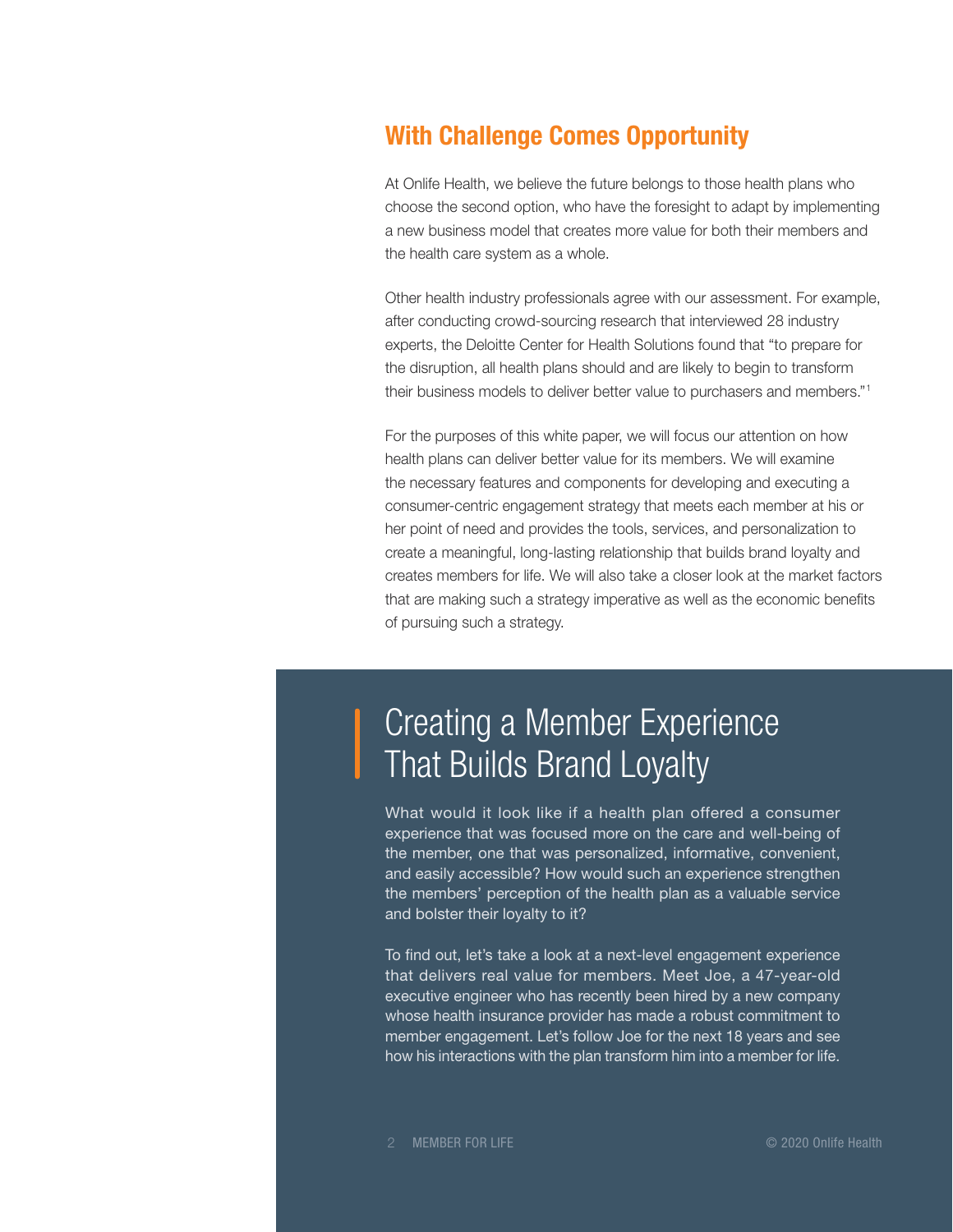# STAGES OF THE MEMBER EXPERIENCE







#### 1. First Impression

The old adage "You don't get a second chance to make a good first impression" is true for health plans as well as people. That makes the initial enrollment period an opportune time to engage the member and build the foundation for a long-lasting relationship. It starts with an introductory phone call to Joe immediately after he enrolls in the plan. The health plan also sends Joe an information packet that explains his benefits in clear, concise language, provides multiple two-way communication channels where Joe can ask questions, and encourages him to complete a health assessment and enroll in his employer's wellness program, which is provided by the health plan.

#### 2. Getting in the Game

Motivated in part by his positive first impression of the health plan, Joe decides to enroll in the wellness program. He also completes a health assessment and is rewarded with a \$50 deposit to his Health Savings Account (HSA). This is just the first in a series of opportunities for Joe to earn cash rewards or points that can be used to acquire additional services or discounts from his health plan. Because these points and rewards are transferable across all lines of business, Joe is now motivated to stay with the health plan when a life event requires that he consider changing his health insurance, for example, becoming eligible for Medicare.

#### 3. Seeing Results

When Joe visits the home page of his wellness engagement program for the first time, he watches a short video that explains how he can maximize the benefits provided by his health plan. He also realizes the content of the page has been personalized with selfguided courses, videos, exercise programs, and other information to help him lose weight and prevent the onset of diabetes, the top two health priorities identified by his health assessment. When Joe is having trouble sleeping, he finds an educational video on his home page that helps him enjoy a good night's rest. And just before flu season, Joe receives a reminder to get a flu shot as well as information about the three provider locations nearest him. Motivated by this personalized approach, Joe becomes a frequent user of the wellness program and successfully reaches both of his health goals. In addition, at the end of the calendar year, he receives a year-end summary of his medical expenses that provides valuable information for filing his taxes.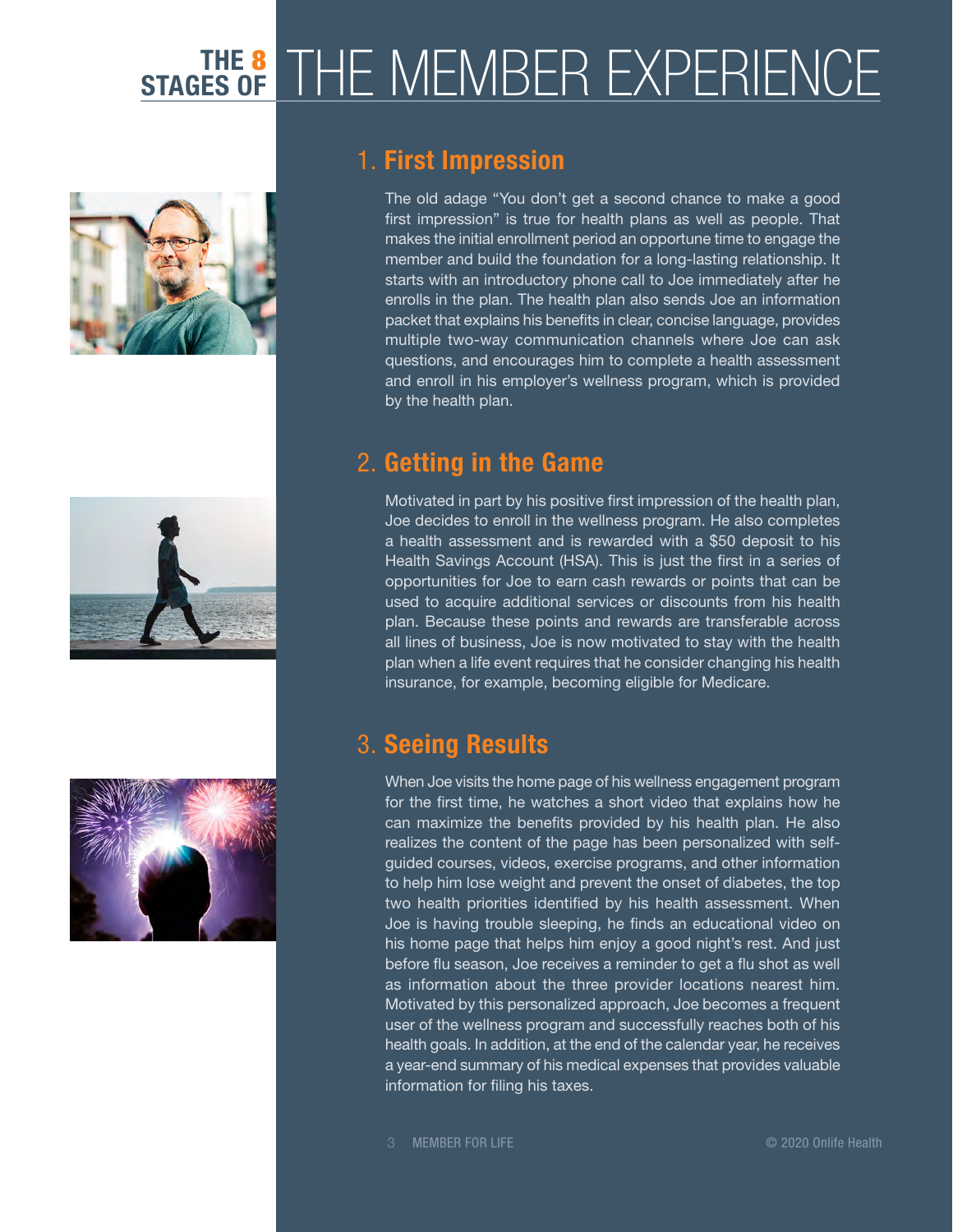# STAGES OF THE MEMBER EXPERIENCE







#### 4. Adding Value

When Joe turns 50, his wellness engagement program sends a reminder that it's time for a colonoscopy. The program also provides information, all automatically posted on Joe's wellness home page, that explains the benefits of having a colonoscopy, dispels common misunderstandings about the procedure, and provides a list of innetwork doctors who can perform the procedure. A few years later, Joe uses a digital self-guided program, Managing Your Stress, to help him through a particularly stressful time at work.

#### 5. Staying in Touch

To generate further engagement, the health plan provides personalized information in its transactional communications, such as EOBs. These transactional communications are viewed by 97 percent of members for an average of two to five minutes, making them an ideal channel to connect with members.<sup>2</sup> In addition, to track his exercise, Joe has linked his favorite wearable fitness device to the wellness engagement program. And, when Joe notices that his physical activity has recently declined, he's able to set a more modest daily goal to create a small health habit that gets him back on track.

#### 6. Building Loyalty

Joe's loyalty to the health plan grows stronger. He continues to fund his HSA by completing healthy activities and earning points, and he earns an additional loyalty discount on his health premiums for each year he is a member. During his annual wellness exam, Joe learns that his blood pressure is too high. Because his wellness engagement program is connected to his EHR, Joe's wellness home page is immediately updated with personalized recommendations and actions to help him bring his blood pressure back to normal.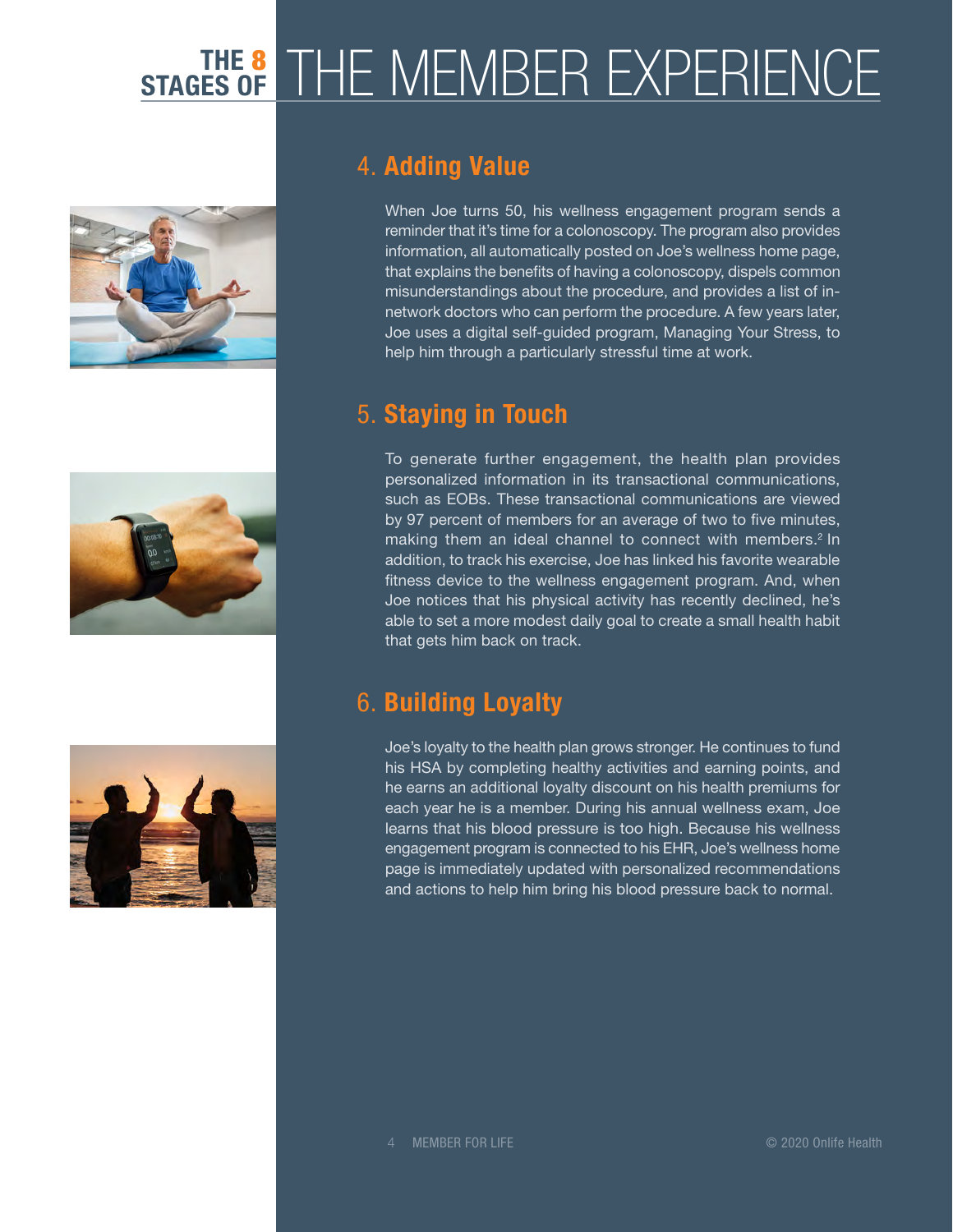# STAGES OF THE MEMBER EXPERIENCE





#### 7. Staying Loyal

At the age of 63, Joe decides to retire, but he still needs health insurance until he becomes eligible for Medicare. He has now been with the health plan for 16 years. Because of his overall high satisfaction with the plan, the effectiveness of his personalized wellness program in helping him stay healthy, and the transferable points and rewards he has earned and doesn't want to lose, Joe decides to stay with the health plan and buy one of its policies through the government's Health Insurance Marketplace.

#### 8. Member for Life

Six months before Joe turns 65, helpful information about making the transition to Medicare is automatically posted on his personalized wellness home page. Because he enjoys good health, Joe decides that a Medicare Advantage plan is right for him. Once again, because of his overall satisfaction and the 18 year relationship he has enjoyed, Joe stays with the same health plan. And the chances are good that Joe is now a member for life. That's because seniors are a loyal bunch when it comes Medicare, and that loyalty increases with age. In a recent study, 70 percent of Medicare customers age 65 to 69 said they renewed their plan without shopping for a new plan in the past year. That percentage jumps to 76 percent for 71 to 74-year-olds and 81 percent for those 75 and older.<sup>3</sup>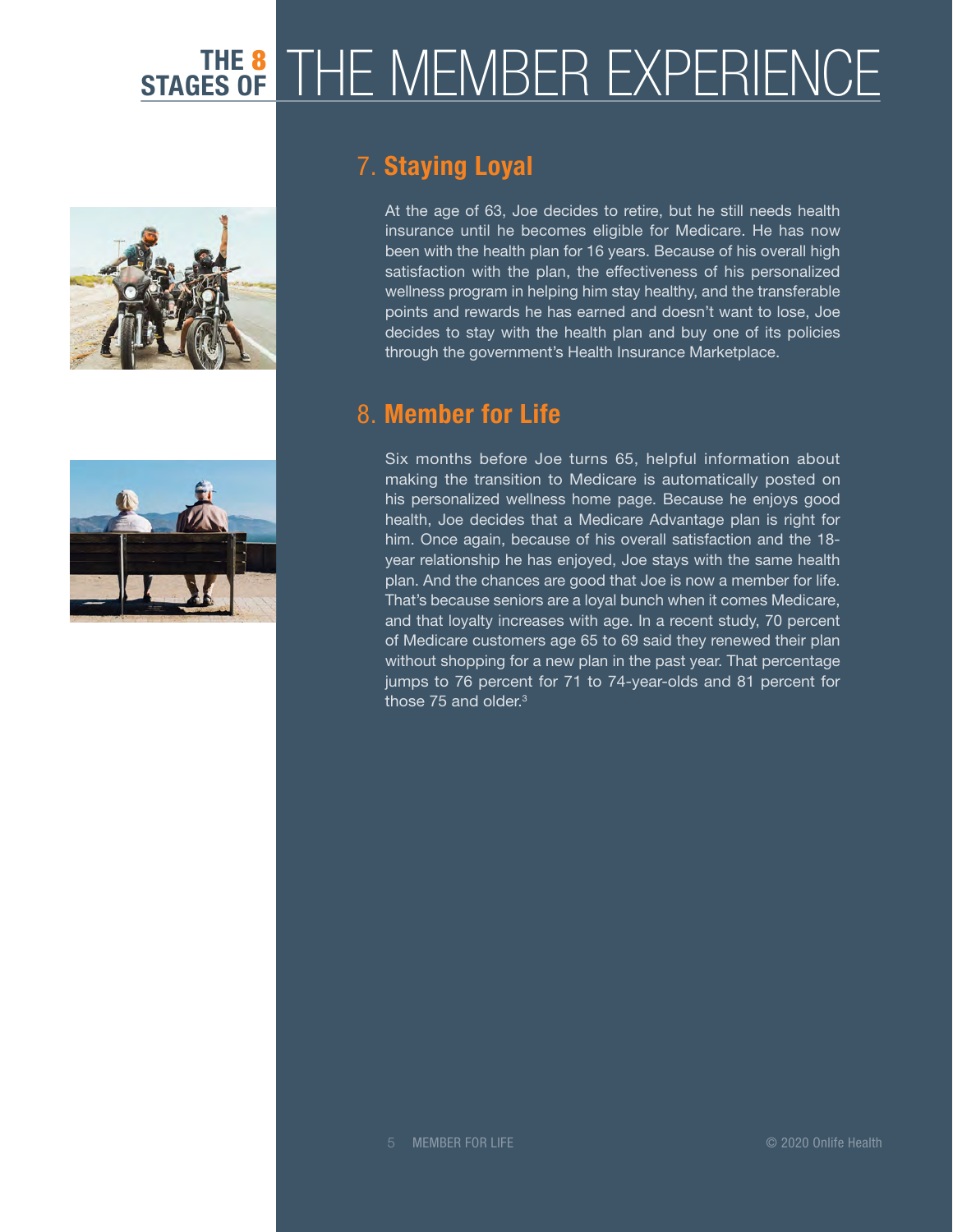# 3 Key Components for a Consumer-Centric Engagement Strategy

So how can health plans implement a consumer-centric engagement strategy as described above? The answer to that question is complex and will vary from health plan to health plan. For example, some insurers, burdened by a legacy core administrative system, will need to upgrade their computer technology and applications as a necessary first step to meet the challenge of consumerism. Others will need to invest in the resources required to better understand the needs, attitudes, and motivations of their members in order to serve them on a more personal level.

During Onlife's 23 years as a wellness engagement provider to health plans, we have found there are three key principles that are essential to implementing a consumer-centric engagement strategy.

#### 1. Personalization

We define personalization as providing convenient and timely one-to-one interactions that provide the information, resources, and advice that meets the specific needs of each member. Simply put, personalization is giving consumers what they need, when, and how they need it.

Such an experience is what today's consumers expect and even demand. That's because B2C companies have made consumer engagement a high business priority, leveraging data science and advanced analytics to gain a deep understanding of consumer needs, habits, and preferences. With consumer experience giants such as Amazon and Netflix creating utopian user experiences that represent the pinnacle of personalization and convenience, the bar is set high for all consumer experiences to match such expectations. Today, 80 percent of consumers are looking for personalized offers, messaging, and information regarding their auto, home and life insurance, and health insurance is no different.<sup>4</sup> Businesses in the health care industry must work diligently to provide similar experiences in order to be viewed as partners who are relevant and contemporary.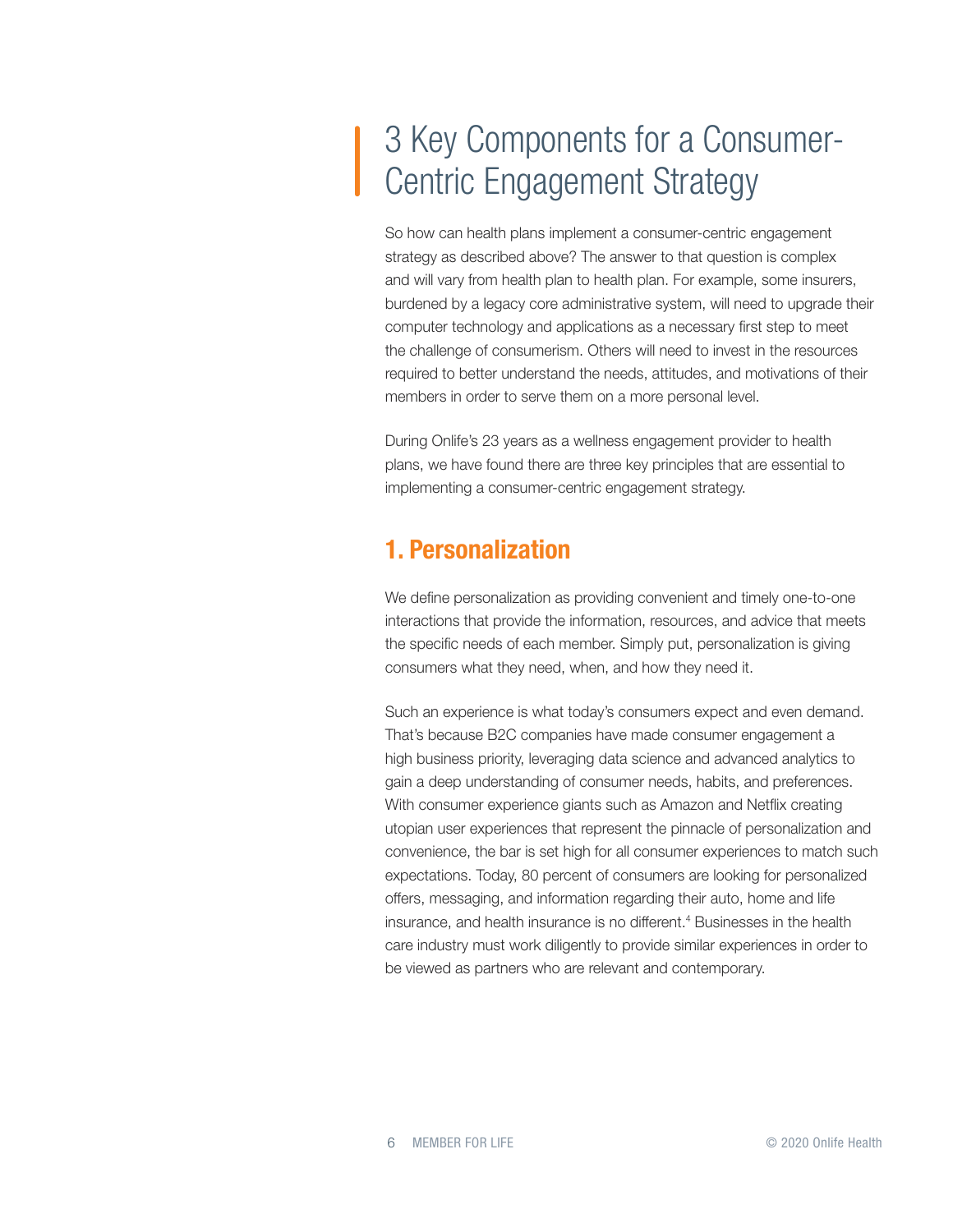#### Swimming in Data

Fortunately, while health plans have lagged behind some other industries in implementing a consumer-centric strategy, they do possess the one key and necessary component for creating a personalized member experience: DATA.

Health plans often have myriad data sources, well beyond the typical information generated from claims, which can be used to create a holistic view of their members. Smart health plans will take advantage of publicly available data to better understand member's socio-economic levels and vulnerabilities to social determinants of health. Additionally, securing consumer data provides insight into behaviors that may help the plan provide experiences or services that are more tailored to an individual. Finally, many health plans offer complementary services to medical and pharmacy benefits, such as wellness, virtual health, gap closure and medication adherence programs—each with their own data collection points related to member usage and behavior. As such, health plans are uniquely positioned to have well-rounded insight into their members, not just clinically, but from a preferences, interests, and communication perspective. All of this data can be leveraged to create deep levels of personalization.

For new members, health plans can benefit from data collected well in advance of a claim being filed. That data comes from health assessments, biometric screenings, self-reporting from clients, and verifiable data available from apps and wearable fitness trackers. This gives health plans insight into a member that otherwise may have remained invisible to them.

By implementing data analysis and techniques already used extensively by retailers, such as segmentation, risk stratification, and personas, health plans can create an integrated customer profile that serves as the foundation for more effective and personalized consumer engagement. Customized and automated one-to-one communications across all channels can deliver information and services on topics that are meaningful and relevant to each member. Sensing that their communications are "speaking" directly to their situation, goals, interests, and aspirations, members feel more connected to the health plan, building brand loyalty and providing further motivation to stay with the health plan and become a member for life.

Health plans possess the **one key** and necessary component for creating a **personalized** member experience: DATA.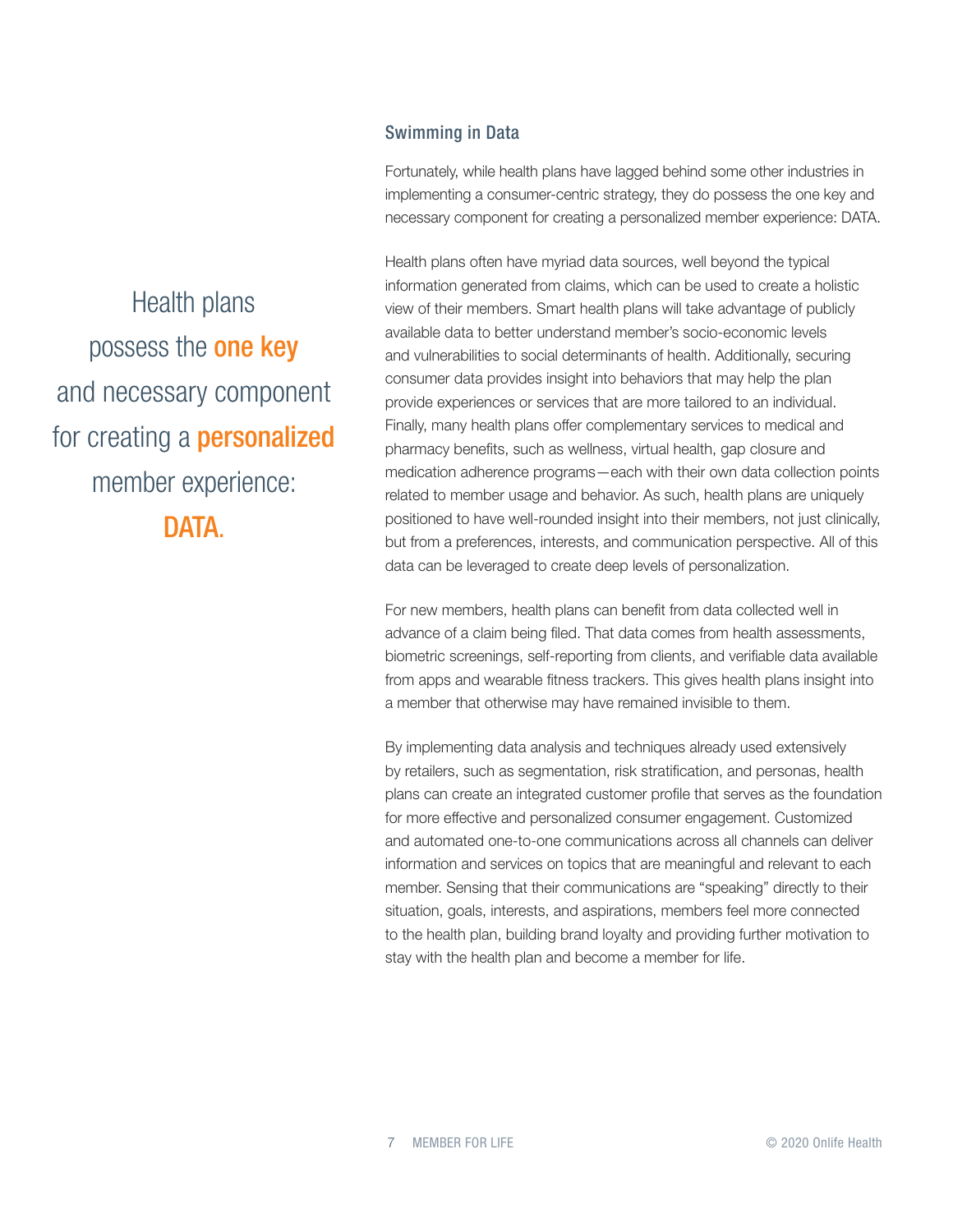

#### Life-Event Marketing

To optimize the effectiveness of its consumer-centric engagement program, health plans should consider incorporating life-event marketing into its strategy.

Life-event marketing is a systematic communication outreach to the right person at the right time with the right message. Life-even at marketing recognizes that there are specific times in a person's life, moments of transition (changing jobs, getting married, become eligible for Medicare) when the consumer is facing a major decision and is therefore eager and more responsive to any expert advice that assists them in making a well-informed decision.

For members of a health plan, these life events can include:

- Birth of a son or daughter
- A family member reaching the age of 26 and qualifying for a Special Enrollment Period
- Aging into Medicare

By anticipating upcoming changes in the lives of members and reaching out with timely information, life-event marketing is an effective way for health plans to position themselves as a valued resource in the minds of members. In fact, highly personalized messaging that provides helpful information concerning a life event can deliver a response rate up to 10 times higher compared to messaging that is not presented within a life-event context.<sup>5</sup>

#### A Real-World Application

Take for example the My Journey concept created by Onlife Health. Using artificial intelligence, machine learning, and high-level data analytics to review data from multiple sources, Onlife develops a step-by-step wellness plan that is personalized for each member. As a result, every component of the My Journey wellness program is specifically tailored to match each person's health goals and needs, preferences, demographics and interests. In addition, My Journey dynamically interacts with each user's action, guiding and informing them about "the next right thing to do" on their journey to better health, not only for wellness activities, such as losing weight or lowering stress, but also for the appropriate clinical services such as maternity, disease management, diabetes management, etc. Guided now by a plan that provides an easy-to-follow, step-by-step process for maintaining and improving their health, members now feel motivated to participate in the program. Additional support is provided by ongoing communications that encourage members to stay engaged and consumer tools, such as wellness challenges and incentives, that provide further motivation.

#### Overcoming Barriers to Member Participation

For some members, however, certain barriers may be preventing them from fully engaging in the wellness program, in which case, simply presenting *'the next right thing to do'* needs to be supplemented by additional motivation and assistance. For example, if there's a fundamental unwillingness by the member to make healthy changes in their life, working one-on-one with a health coach either in person or digitally by telephone or secure messaging can provide the needed motivation.

Other common barriers to member engagement fall under the category of social determinants of health, the socio-economic conditions and physical environment of the communities where people live, work, and play. These barriers may include lack of transportation to and from medical appointments or living in a "food desert," where convenient access to healthy, affordable food is not available. In these cases, wellness engagement programs can either provide the services or connect members to the community resources that can help them overcome these barriers, such as food banks, transportations services, physician referral services, community clinics, free screenings, substance abuse programs and more.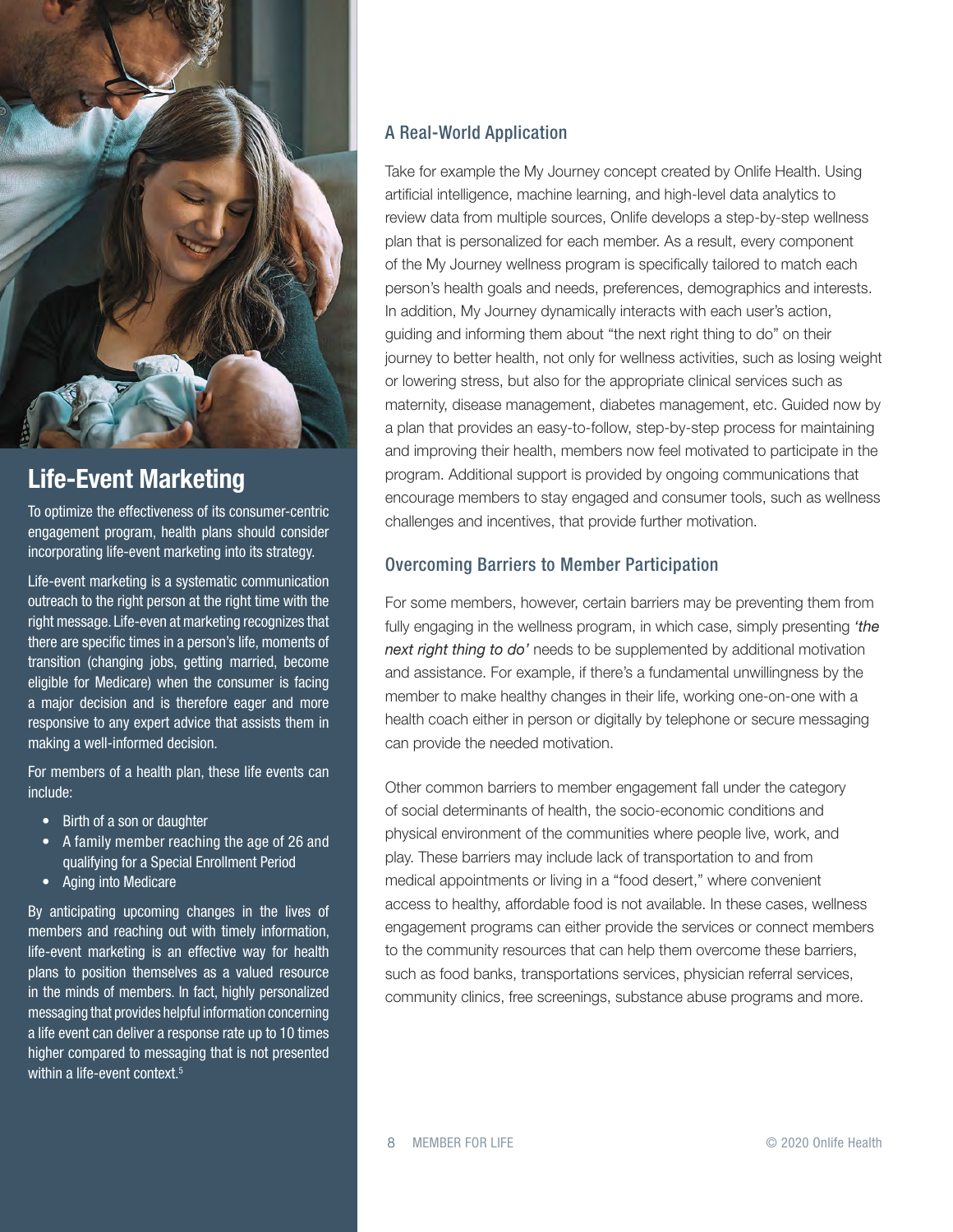

#### When It Comes to Communication, Give Members a Choice

Americans pick up their mobile phone 52 times a day, according to a recent survey.<sup>6</sup> And nearly 64 percent said they prefer digital communications, such as email, text, or secure message.<sup>7</sup> By recognizing and honoring member communication preferences, health plans can ensure that their message delivery system is enhancing, rather than interfering with, their relationship with the consumer.

Of course, it's important to remember that, although many seniors are comfortable with and use digital technology, a high percentage are not and still prefer more traditional channels of communication, such as direct mail.

#### 2. Simplicity

Another key component for a successful member-for-life strategy is creating a unified, consistent, easily accessible member experience that positions the health plan as the single go-to source for advice and information.

Today's highly connected consumers expect on-demand answers. They want to find whatever they're looking for online with a few clicks or swipes and without moving from one platform to another. Unfortunately, in too many cases, consumers trying to navigate today's health space are forced to jump between multiple platforms and look for siloed information, all of which creates a disjointed, confusing, and ultimately frustrating member experience. This is especially true for the senior population, some of whom do not possess the technical expertise and familiarity with the digital technology that is often required to navigate the digital world of health care.

Given this consumer demand, health plans have a unique opportunity to better serve their members by integrating all of their benefits with the services they want to make available from niche vendors. This integrated approach simplifies the member's experience by creating a member journey that is both seamless and personalized. Such an "all-in-one" experience for the member can be further enhanced through private labeling. With this strategy, the health plan's brand identity is presented and leveraged across the entire wellness platform in order to market and position the health plan as the single source of value for all things health in the minds of members.

#### Embracing Next-Level Thinking

In addition, it's also important to note that this "all-in-one" experience needs to include a host of new approaches to wellness that were considered irrelevant or dismissed as "soft thinking" just a few year ago. As the science of wellness continues to evolve, the scope of wellness services and activities continues to expand. Mindfulness meditation, financial well-being, addressing the adverse effects of loneliness and social isolation, and promoting the health benefits of altruism and volunteering are just a few examples of activities that have recently entered the wellness mainstream, supported by the hard science that provides conclusive evidence of the health benefits they produce. Consequently, a comprehensive and robust wellness engagement platform will need to continually add to its service offering and see wellness not merely within a traditional medical context but as a holistic endeavor that encompasses almost every aspect of a person's life.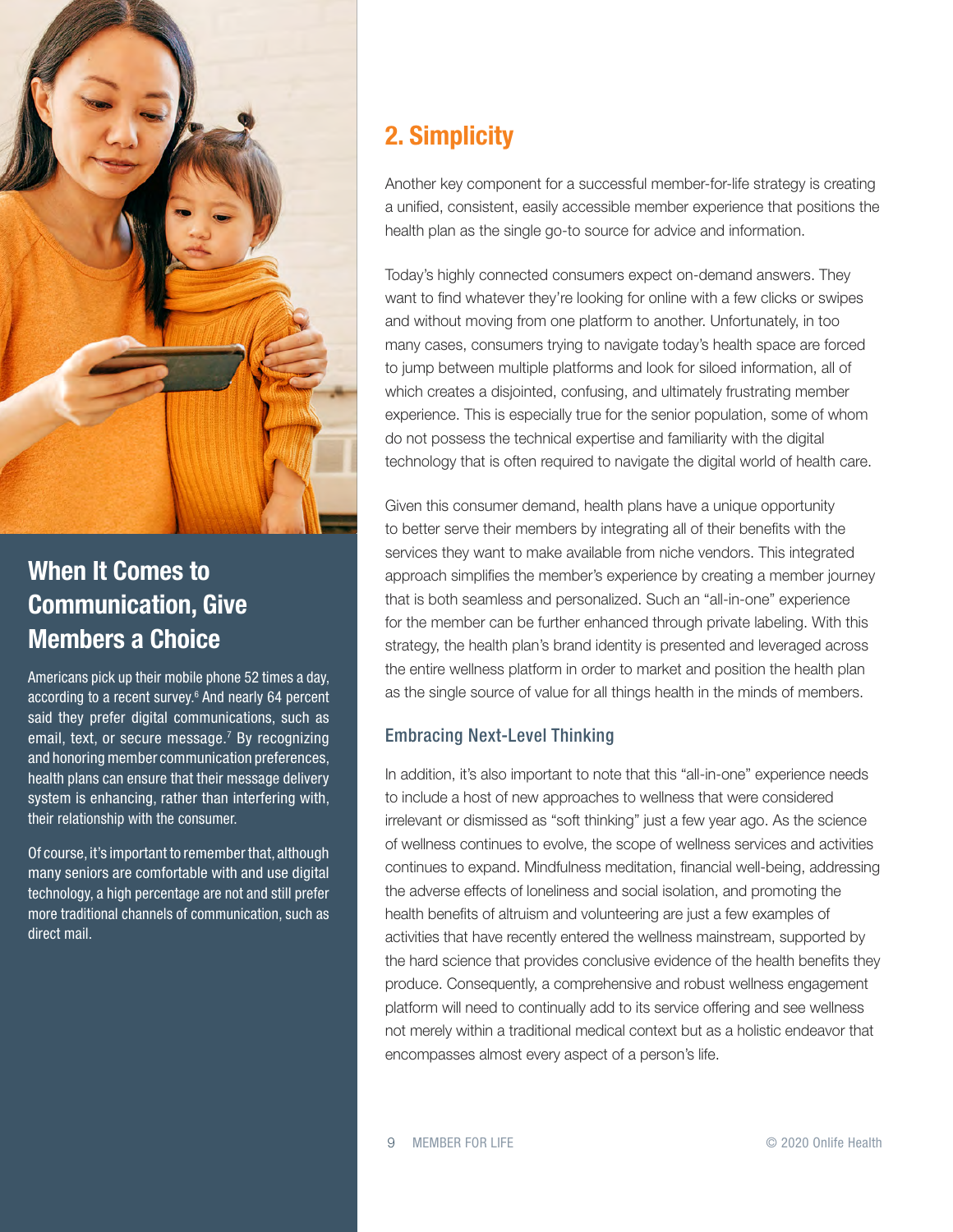#### 3. Continuity

In the past, health plans have traditionally not paid much attention to developing efficiencies and coordination across all of their lines of business. Commercial, Individual, Medicare, Medicaid, and other markets have typically resided in silos, often on different websites, with little or no connection to help consumers transition from one market to another. The results speak for themselves. For example, it's our understanding that Blues plans nationwide lose up to 70 percent of their members when they make the transition to Medicare.

The lesson is clear: Creating a member for life requires that health plans provide a consumer experience that is consistent across all lines of business. Ideally, health plans should take a "One Platform, Many Markets" approach. In other words, a member should be able to find information about and enroll in a health plan for any market using a private-labeled single platform that consistently promotes the health plan's brand and message. This is an especially significant feature when members are moving from one market to another (Individual to Medicare, for example) as it gives the health plan the ability to communicate with the member, educate them about their options, and make the transition as easy as possible. In addition, the points and rewards earned by the member should be portable—easily transferred from one market to another—in order to motivate members to stay with the plan and facilitate their transition.

## Looking to the Future: Loyalty Rewards

In the near future, other marketing strategies already used by major retailers could be employed by health plans. For example, what if a health plan created a "loyalty rewards program" like the ones used by national hotel chains to attract and retain customers? In this case, members can "unlock" different levels of services and benefits by earning a certain number of points or being a loyal customer for a certain number of years. The prospect of earning these rewards would serve as a recurring motivation for members to stay loyal to the health plan when their age, change of employer, or other life event requires them to consider other health insurance options.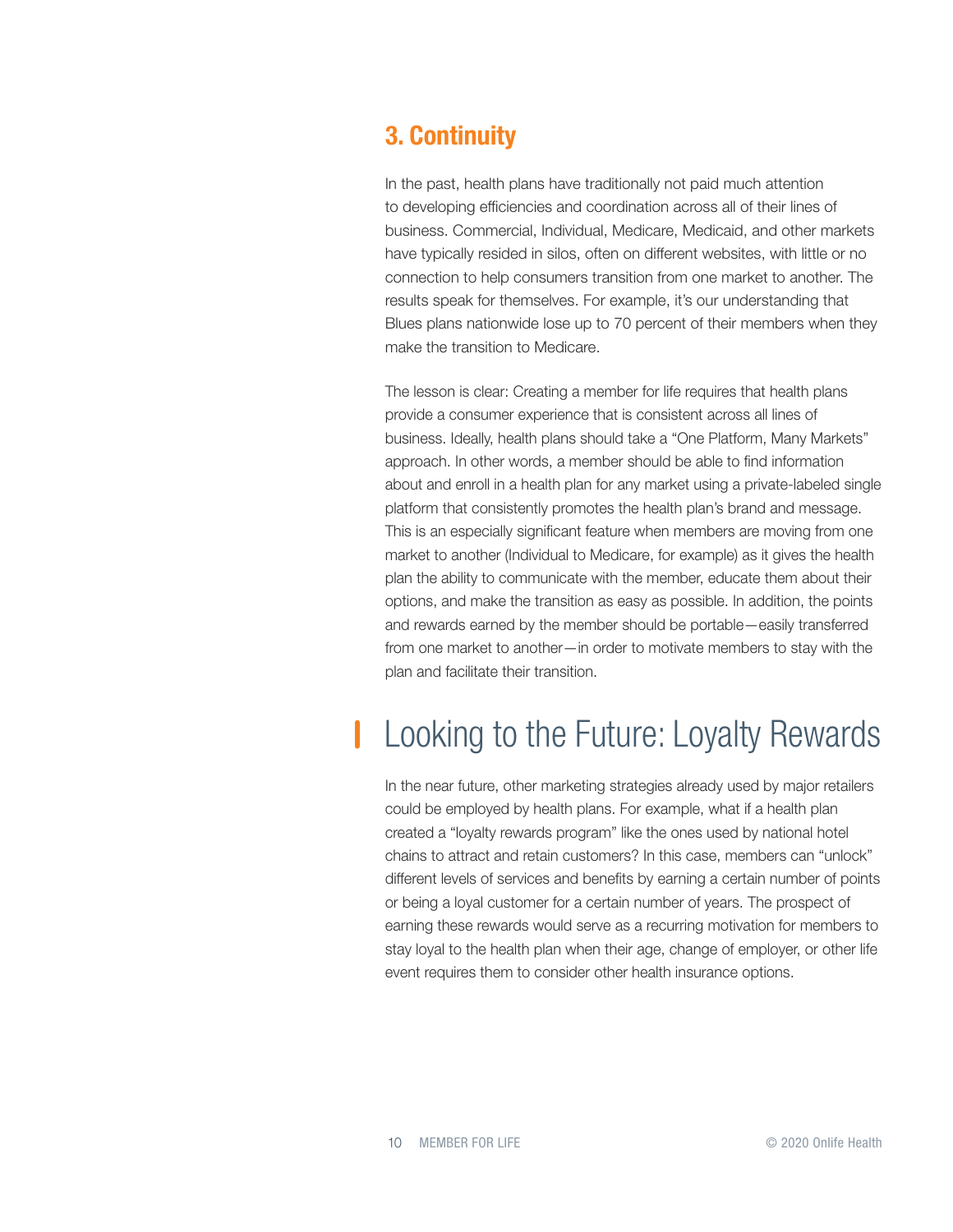

#### The Smart Business Case for Customer Retention

In addition to building brand loyalty and reducing member churn, implementing a consumer-centric engagement strategy that improves member retention produces a higher rate of return compared to member acquisition efforts.

According to one study, it costs fives time more to attract a new customer compared to retaining an existing one.<sup>13</sup> Another study found that increasing customer retention rates by five percent increases profits by 25 to 95 percent.<sup>14</sup>



### Two Key Reasons Health Plans Should Implement a Member-for-Life Strategy

#### 1. Consumers have more choice

With the establishment of the Affordable Care Act (ACA) and its qualified health plans, as well as the expansion of Medicaid to adults with incomes up to 138 percent of the Federal Poverty Level, government insurance programs have become a larger part of the book of business for health plans. As a result, a larger percentage of the members that health plans insure have individual plans—and therefore can switch plans easily each year. That increases member churn as people migrate back and forth between ACA and employer groups, and between Medicaid and exchange coverage, to give but two examples.

In addition, the health insurance market is becoming more competitive. Today, 91 percent of health insurance customers are able to choose from three or more health plans, up from 74 percent in 2014.<sup>8</sup> New health insurance companies are entering the market. Many are disrupters who come from outside the insurance industry and are applying their expertise in data, customer service, and emerging technologies to create a more engaging business model for the consumer.

#### 2. Consumers want regular and personalized communications

Consumers are truly interested in receiving regular communications from their health plan, especially if those communications are highly relevant in terms of either helping them improve their health or save money. About two-thirds responded that they open messages from their health plans either always or most of the time.<sup>9</sup> Eighty-five percent were interested in information that would lower their drug prescription costs by using generics or other therapies.10 Sixty percent would like to receive reminders for appointments or wellness checkups.11

It's also interesting to note the reasons people do not open their communications. For 28 percent of members, the number one reason they did not open a message from their health plan was because the notification did not seem relevant or wasn't personalized.12 Clearly, such a high number indicates the need for health plans to offer communications that are more personalized and speak directly to the health issues of each specific member.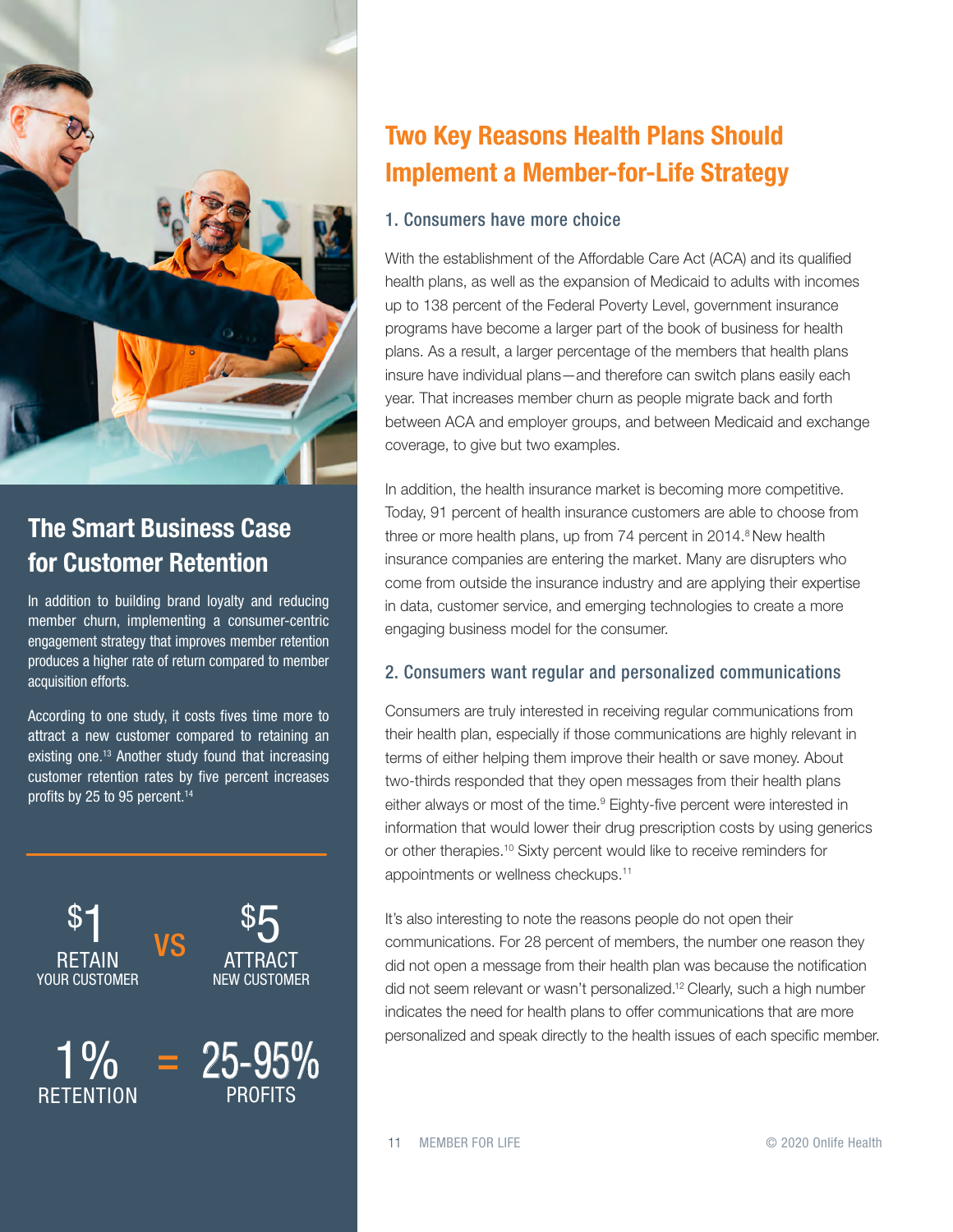

# Key Takeaways

In an increasingly competitive market, health plans must deliver a consumer experience that is valued by members in order to reduce churn and retain more members.

Data science and advanced analytics are the foundation of a consumer-centric engagement strategy that can deliver that value by:

- Identifying the specific wellness/health issues and needs of members, both now and in the future, and then provide personalized programs, services and information to meet those needs.
- Motivating members to make the desired behavior modifications to improve their health and wellness.

In addition, health plans need to:

- Integrate all of their wellness programs and services in a way that delivers a seamless "all-in-one" member experience.
- Implement a "One Platform, Many Markets" approach that provides members with support across all lines of business and makes their transition from one line of business to another as easy as possible.

Such a robust and comprehensive engagement strategy will position the health plan in the minds of the consumer as a helpful and valuable partner, a perception that builds brand loyalty and creates members for life.

12 MEMBER FOR LIFE © 2020 Onlife Health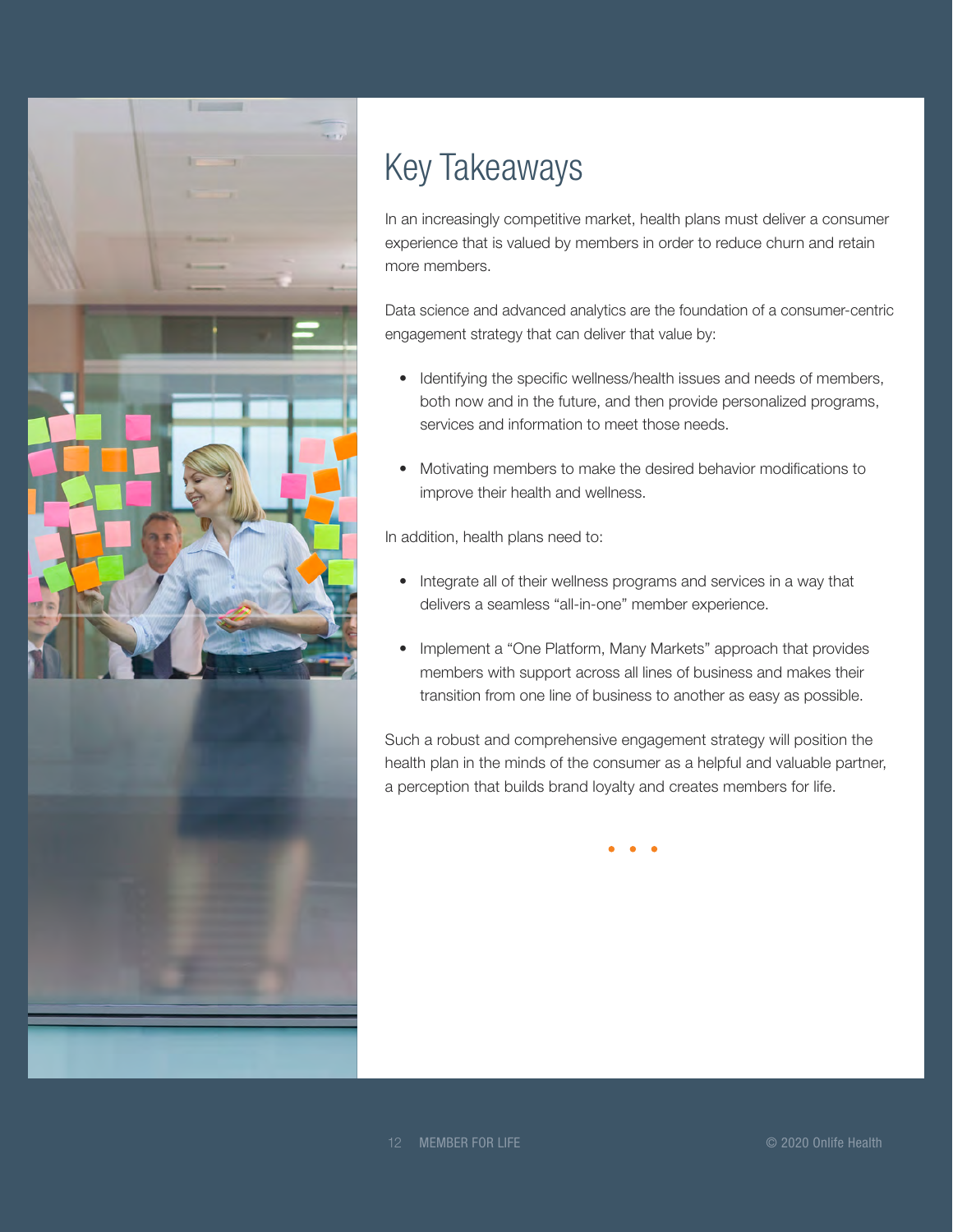#### **Endnotes**

1 Biel, David, Maulesh Shukla, and Claire Boozer Cruse. "The Health Plan of Tomorrow."

Deloitte Insights, 2019. [https://www2.deloitte.com/content/dam/insights/us/](https://www2.deloitte.com/content/dam/insights/us/articles/4920_Health-plans-of-the-future/DI_Health-plan-of-tomorrow.pdf) [articles/4920\\_Health-plans-of-the-future/DI\\_Health-plan-of-tomorrow.pdf.](https://www2.deloitte.com/content/dam/insights/us/articles/4920_Health-plans-of-the-future/DI_Health-plan-of-tomorrow.pdf)

2 "7 Member Engagement Strategies for Health Plans." Clarity Software Solutions, September 25, 2019. https://www.clarityssi.com/healthcare-insights/ seven-member-engagement-strategies-for-health-plans/.

3 Cordina, Jenny, Dan Jamieson, Rohit Kumar, and Monisha Machado-Pereira. "Improving Acquisition and Retention in Medicare." McKinsey on Healthcare, January 5, 2018. https://healthcare.mckinsey.com/improving-acquisition-andretention-medicare.

4 Gasc, Jean-Francois, Erik Sandquist, Stefano Fanfarillo, and Chuck Tyner. "Satisfy the Craving for Insurance Personalization." Accenture. Accessed December 26, 2019. https://www.accenture.com/\_acnmedia/Accenture/ Conversion-Assets/Secure/pdf-no-index-3/Accenture-Satisfying-the-Cravingfor-Insurance-Personalisation.

5 "Life Event Marketing and How to Target Consumers When It Matters Most." V12, January 11, 1970. [https://v12data.com/blog/life-event-marketing-and](https://v12data.com/blog/life-event-marketing-and-how-target-consumers-when-it-matters-most/)[how-target-consumers-when-it-matters-most/.](https://v12data.com/blog/life-event-marketing-and-how-target-consumers-when-it-matters-most/)

<sup>6</sup> Spangler, Todd. "Are Americans Addicted to Smartphones? U.S. Consumers Check Their Phones 52 Times Daily, Study Finds." Variety, November 14, 2018. https://variety.com/2018/digital/news/smartphone-addiction-study-checkphones-52-times-daily-1203028454/.

7 "Consumers Want to Hear from Their Health Plans: Survey." Med Ad News - June 2019 Accessed December 26, 2019. https://www. medadnews-digital.com/medadnews/june\_2019/MobilePagedArticle. action?articleId=1496368#articleId1496368.

<sup>8</sup> "Health Insurers Struggle to Adapt to a Customer-Focused Approach." Vision Critical, October 22, 2019. https://www.visioncritical.com/blog/healthinsurance-customers.

9 "Health Plan Members Want Regular Communication." DistilNFO HealthPlan, May 27, 2019. https://www.distilnfo.com/payer/2019/05/27/health-planmembers-want-regular-communication/.

10Ibid.

 $11$  Ibid.

 $12$  Ibid.

<sup>13</sup> Wertz, Jia. "Don't Spend 5 Times More Attracting New Customers, Nurture The Existing Ones." Forbes. Forbes Magazine, September 13, 2018. https:// www.forbes.com/sites/jiawertz/2018/09/12/dont-spend-5-times-moreattracting-new-customers-nurture-the-existing-ones/#118168815a8e.

14 Ibid.